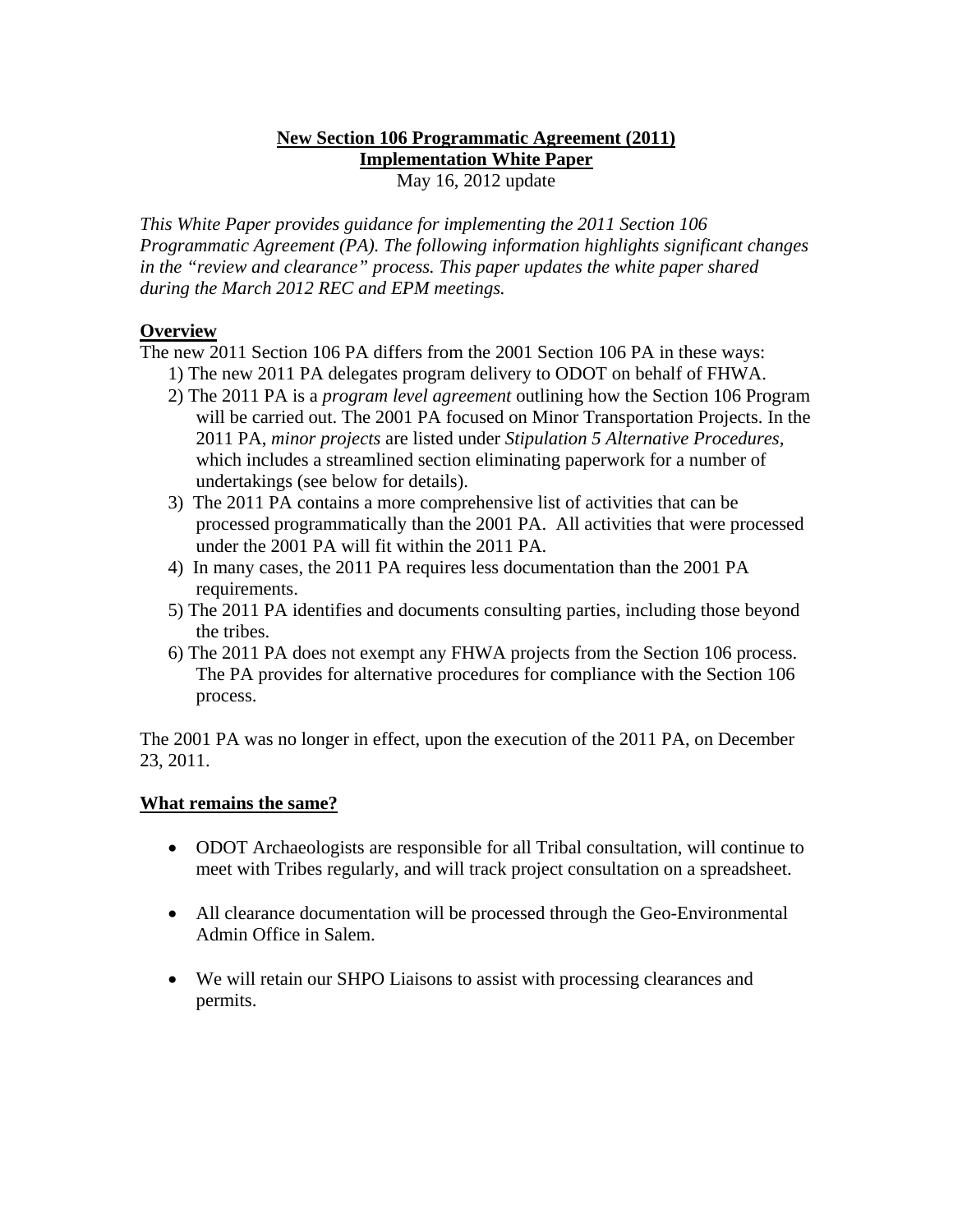## **How should you use the 2011 PA?**

Stipulation 4 outlines the *Standard Review for Program Undertakings*. Within this section, Stipulation 4C (pg. 7) outlines the review for *No Historic Properties Affected,* as well as findings of no-adverse (4D) and adverse effect (4D, 4E)*.* Stipulation 5 (pgs. 9-10) outline the *Alternative Procedures* for specific types of program undertakings. Stipulation 4C is to be used for all no-effect project undertakings that are not included in either List A or B under Stipulation 5. Projects with a No Historic Properties Affected finding, that are not on Stipulation 5, List A or B, will be cleared under 4C using a memo. This eliminates the need for Finding of Effect letters under No Historic Properties Affected. The cultural resources staff will notify the SHPO and Tribes of the undertaking, evaluate the project via scoping, surveys, etc, document using the memo format as shown in Exhibit 4 and then provide the REC with CE Closeout information.

There will continue to be times when archaeological field work is necessary and will require a Technical Report. While we are no longer required to submit "no effect" concurrence letters to SHPO, there is a cover letter which accompanies the Technical Report that gets submitted to SHPO by the Agency Archaeologist. Again, your Agency specialist will work with you on the requirements.

*Stipulation 5 Alternative Procedures* breaks out undertakings into List A and List B, similar to the 2001 PA. All projects under List A can be cleared using spreadsheet documentation (Exhibit 2). No memo is necessary and there is no 30 day Tribal review period. *All projects under List A will be cleared in-house by ODOT Staff* (this will require close coordination on Local Government projects).

The Spreadsheet will be maintained by the ODOT Cultural Resources Staff with Read-Only access for the RECs. The Spreadsheet is available at the following location: \scdata:\Admin\_Correspondence\_by\_Key\Cultural\_Resource\_2011\_PA\_Tracking

Projects under List B are cleared using Exhibit 4 (similar to the old memo process) and includes a 30 day Tribal review period. If a project does not fall under Stipulation 5 Lists A or B, it may qualify to be cleared using 4C, Finding of No Historic Properties Affected documented with the spreadsheet or a memo, with the exception of No Adverse Effects and Adverse Effects. The List B Memo now has a signature block for the Agency Specialist. The Agency Cultural Resources Specialist or qualified consultant (if this is a Local Agency Project) will determine if a project falls under 4C and can be cleared using a Memo or Spreadsheet; the decision will be based on the complexity, unique nature, or potential for public interest or controversy of the project. For example, the EV Charging Station Project would fall under 4C and be cleared using a PA Memo, while projects like climbing lanes with paving, or widening and realignment projects can be cleared using the Spreadsheet format.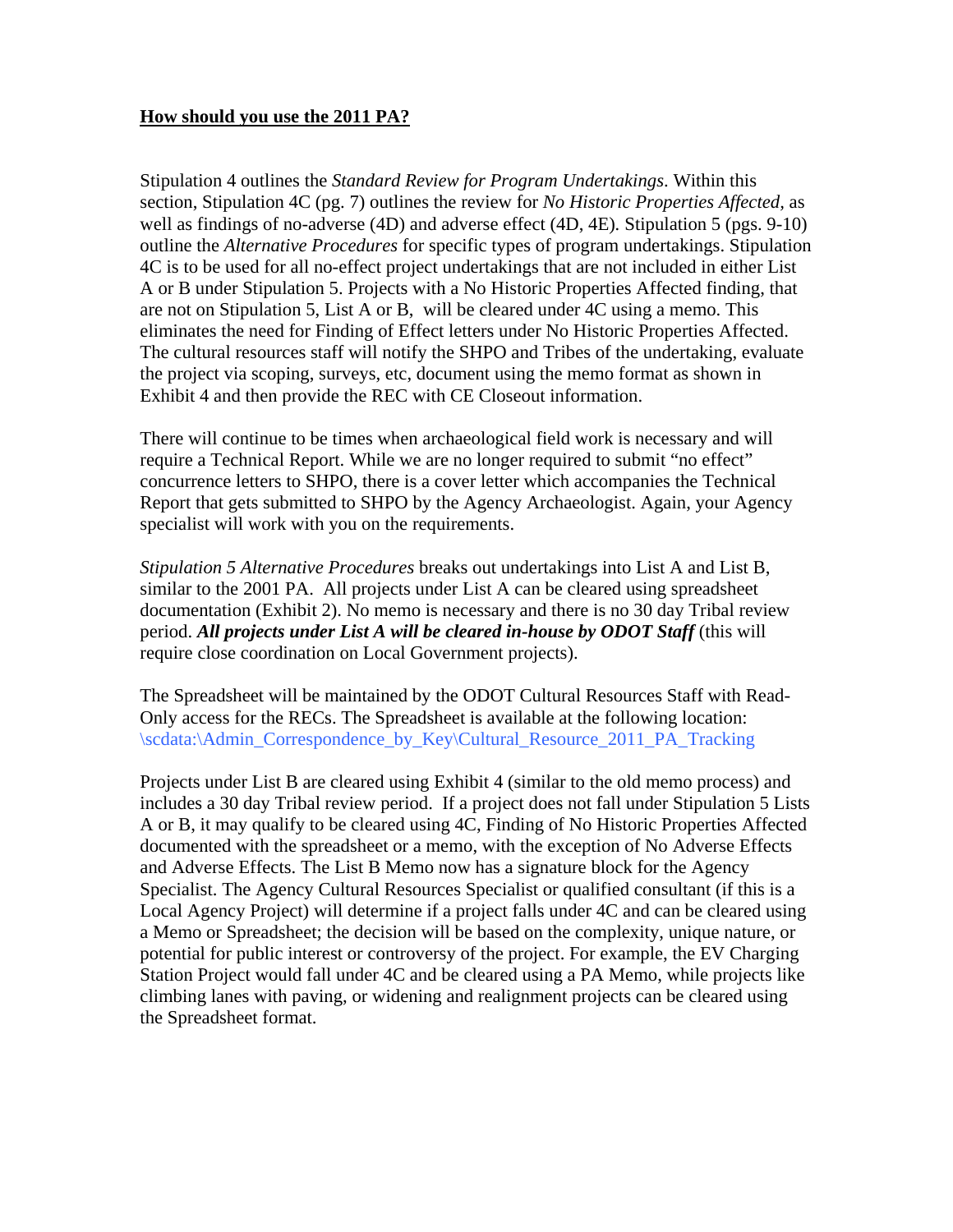## **Example CE Closeout Language:**

| For Stipulations                                     | Example CE Closeout Language                                                                                                                                                                                                                                                                                                                                                           |
|------------------------------------------------------|----------------------------------------------------------------------------------------------------------------------------------------------------------------------------------------------------------------------------------------------------------------------------------------------------------------------------------------------------------------------------------------|
| 2011 PA Stipulation 5, List<br>A Undertakings        | The Section 106 finding for this project is No Historic<br>Properties Affected: Robert Hadlow cleared this project for the<br>built environment by spreadsheet under Stipulation 5 List A.15<br>and A.16, by the 2011 Section 106 PA 02/01/12; Tobin<br>Bottman cleared this project for archaeology by spreadsheet,<br>Stipulation 5 List A.15, by the 2011 Section 106 PA, 02/13/12. |
| 2011 PA Stipulation 5, List<br><b>B</b> Undertakings | The Section 106 finding for this project is No Historic<br>Properties Affected: Robert Hadlow cleared this project for the<br>built environment by PA memo, Stipulation 5 List B.2, by the<br>2011 Section 106 PA, 02/01/12; Tobin Bottman cleared this<br>project for archaeology by the 2011 Section 106 PA memo,<br>Stipulation 5 List B.2, 2011 agreement, 02/13/12.               |
| 2011 PA Stipulation 4C                               | The Section 106 finding for this project is No Historic<br>Properties Affected: Robert Hadlow cleared this project for the<br>built environment by PA memo, Stipulation 4C, 2011<br>agreement, 02/01/12; Tobin Bottman cleared this project for<br>archaeology by PA memo, Stipulation 4C, 2011 agreement,<br>$02/13/12$ .                                                             |

# *Note: Tribal consulation information must always be included with the CE Closeout.*

*No Adverse* and *Adverse Effects* (Pg 8, Stipulation 4D, 2nd Paragraph & Exhibit 3) will now be coordinated with a Single Finding of Effect letter. This will require coordination between the Built Environment and Archaeological staff. SHPO will have 21 days to review and respond instead of the typical 30 days.

*Geotechnical Clearances* (Pg. 13, Stipulation 6), will require Tribal notification however the Archaeologists will decide whether the activity falls under List A or B of Stipulation 5. Any work within a known site must be cleared by SHPO using Stipulation 4.

| Table 1: Documentation Requirements and Tribal Review Timeframes under 2001 PA |  |  |
|--------------------------------------------------------------------------------|--|--|
|--------------------------------------------------------------------------------|--|--|

| 2001 PA                                                                 | <b>Documentation</b> | <b>Tribal Review</b><br>Timeframe** |
|-------------------------------------------------------------------------|----------------------|-------------------------------------|
| Minor Transportation<br>Projects Lists D & E                            | <b>PA Memos</b>      | 30 day                              |
| No Historic Properties<br>Affected; No Affect;<br><b>Adverse Effect</b> | FOE to SHPO          | 30 day                              |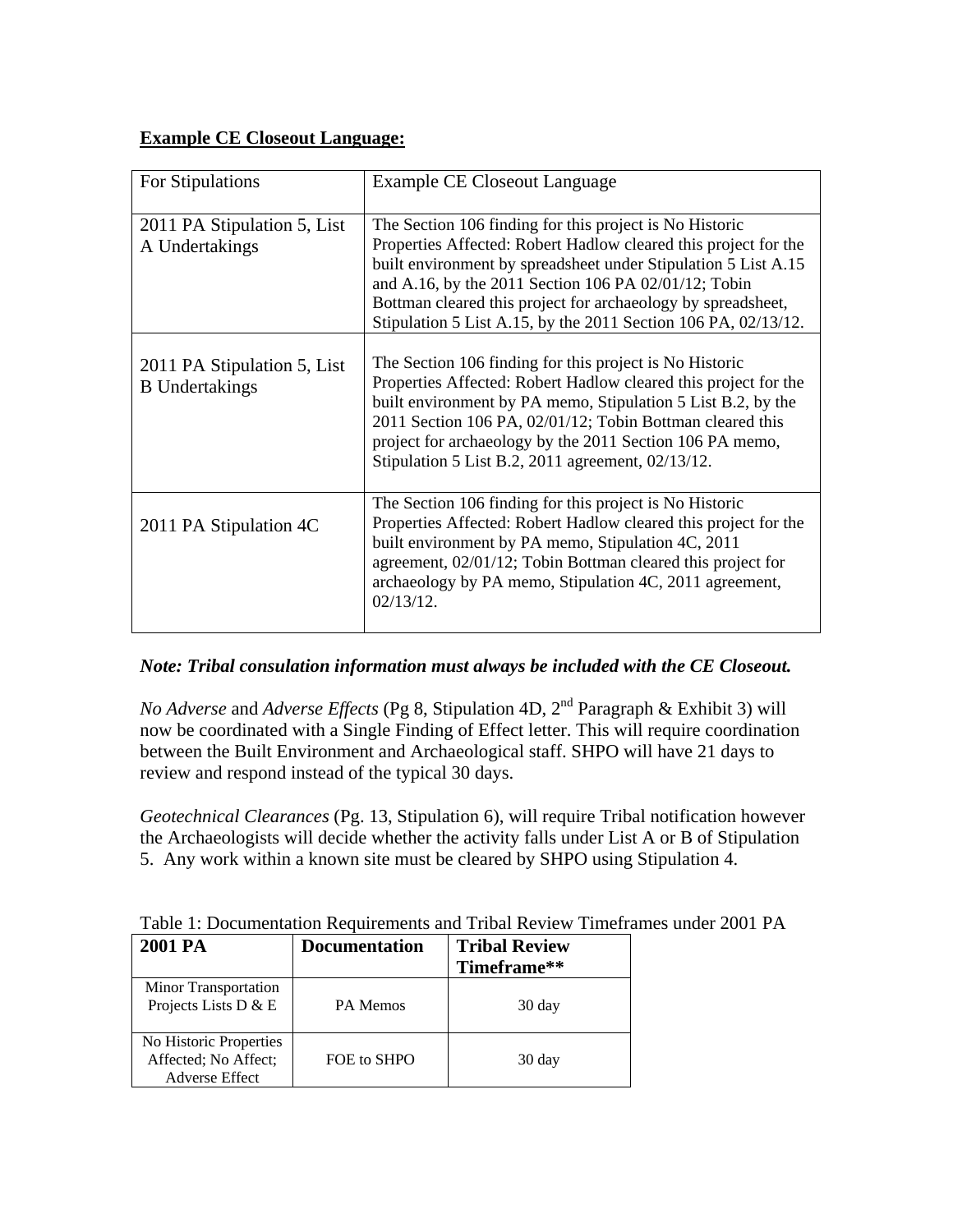| 2011 PA                                                | <b>Documentation</b>                                         | <b>Tribal Review</b>              | <b>Note</b>                                                                                                                                                                                 |
|--------------------------------------------------------|--------------------------------------------------------------|-----------------------------------|---------------------------------------------------------------------------------------------------------------------------------------------------------------------------------------------|
|                                                        |                                                              | Timeframe**                       |                                                                                                                                                                                             |
| Alternative Procedure<br>List A (Stipulation 5)        | Exhibit 2 Spreadsheet                                        | Notification                      | Submitted to ACHP,<br>FHWA and SHPO via<br>Annual Report; NEPA<br>documentation will<br>reference List A and the<br>corresponding<br>Stipulation project type<br>(number) of the 2011<br>PA |
| <b>Alternative Procedure</b><br>List B (Stipulation 5) | <b>Exhibit 4 PA Memos</b>                                    | 30 day                            | Submitted to ACHP,<br>FHWA and SHPO via<br>Annual Report;<br>Provided with NEPA<br>documentation                                                                                            |
| No Historic<br>Properties Affected<br>(Stipulation 4C) | Exhibit 2 Spreadsheet                                        | Notification                      | Similar to E9 in 2001<br>PA, no more FOEs                                                                                                                                                   |
| No Adverse Effect<br>(Stipulation 4D)                  | Report, DOEs & Exhibit<br>3 FOE                              | 30 days                           | Exhibit 3 Single Section<br>106 Finding                                                                                                                                                     |
| <b>Adverse Effect</b><br>(Stipulation 4E)              | Report, DOEs & Exhibit<br>3 FOE, and /or MOA or<br><b>PA</b> | 30 day                            | Exhibit 3 Single Section<br>106 Finding                                                                                                                                                     |
| Geo-Technical<br>(Stipulation 6)                       | Exhibit 2 Spreadsheet<br>(List A)<br>PA Memo (List B)        | None (List A)<br>30 days (List B) | Work in known archy<br>site may require an FOE                                                                                                                                              |

Table 2: Documentation Requirements and Tribal Review Timeframes under 2011 PA

\*\*Tribes will always be notified about pending projects. Tribal Review Timeframe references the formal Tribal Consultation timeframes as outlined in 36CFR800.

#### **When must projects follow the 2011 PA?**

Any Section 106 work that is initiated on or after December 23, 2011, will follow the 2011 PA process.

Projects that have completed technical Section 106 work under the 2001 PA, but have not yet received a NEPA approval from FHWA, will need to document how the project fits the 2011 Section 106 PA. *This does not mean that any work previously completed needs to be "re-done".* The following section of this white paper provides guidance on how to appropriately document these projects.